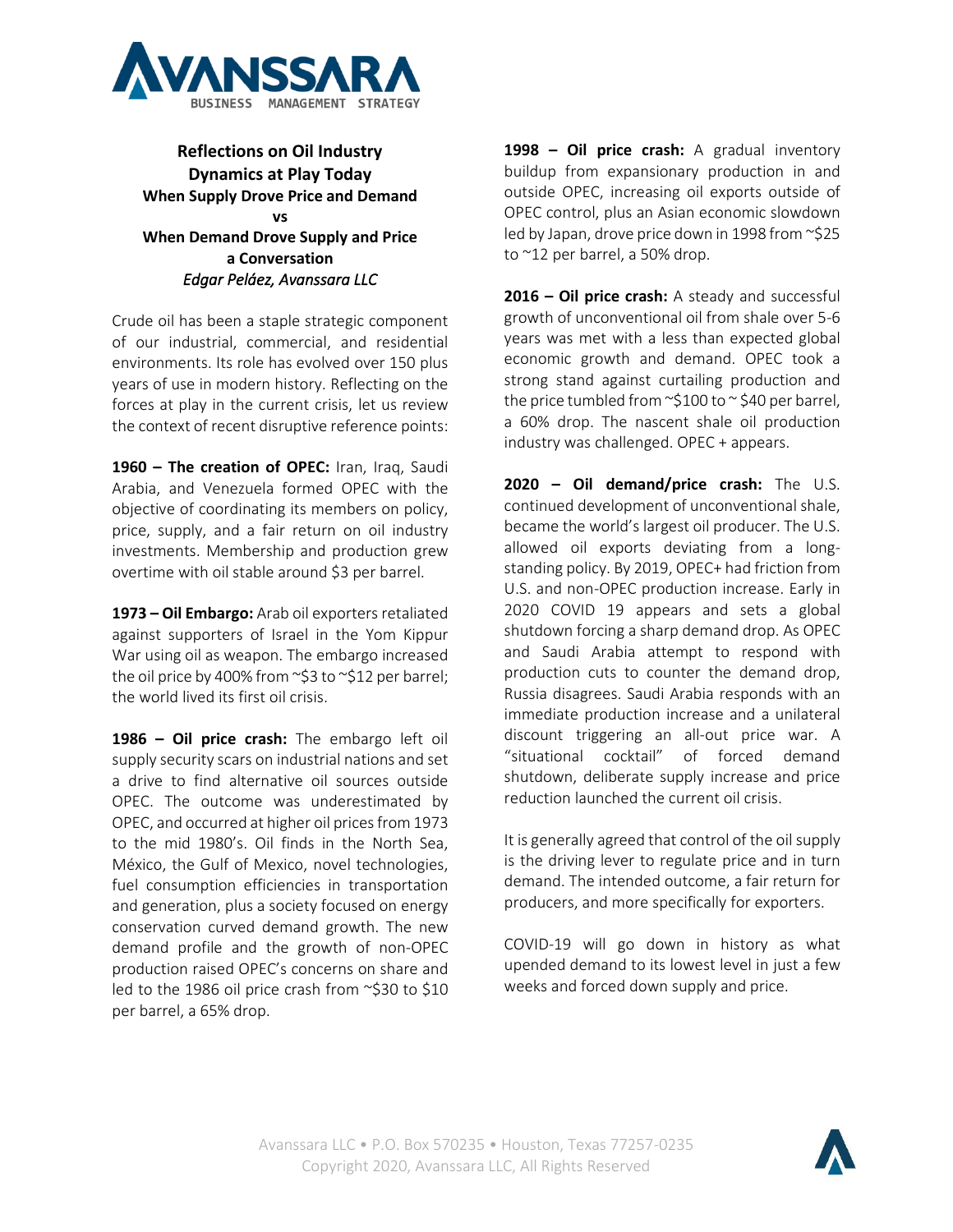

## **Structural Fundamentals and Drivers:**

**Historical:** OPEC's consolidation as the exporter's control body sought to coordinate and manage the oil supply market among other objectives. This generally worked well for the first decade. Prices remained stable and low, the demand and supply balanced with no disruptions. All changed in 1973, a politically driven action by middle east OPEC nations overestimated their control on the supply and fractured the market stability. The non-OPEC world realized their weak supply status and vulnerability to OPEC. Two significant outcomes, the world set out to curve demand and non-OPEC nations to find alternative oil.

In 1960, 39% of the world oil production came from OPEC. At the time of the 1973 embargo, OPEC's share was 53%. The quest for non-OPEC oil post 1973 delivered tangible results and OPEC curved their production to protect price. OPEC, led by Saudi Arabia, became swing producers and non-OPEC oil expanded at capacity capitalizing on the economic benefit. In 1986 the supply glut combined with reduced demand growth crashed the price. OPEC's share of production retracted to 31%. It was evident that OPEC did not have the market leverage it once thought it had. OPEC and non-OPEC worlds had to learn to live together.

OPEC production is set by the countries and often below their capacity; Non-OPEC oil is generally produced at capacity if supported by price; production retracts when price fails to deliver a return. Generally, OPEC oil has lower production costs and sustains low price environments longer. Non-OPEC oil has a higher private ownership element, generally a higher cost, and higher sensitivity to price. OPEC sets productions levels to impact price, whereas price sets the level of non-OPEC production.

From 1986 to 2000, demand grew modestly with prices stable at a lower bandwidth than before, except for the short-term spike during the 1990 Iraqi invasion of Kuwait. This market kept nonOPEC oil at stable levels and OPEC supplied the additional demand from its controlled resources. The late 1990's oil price crash was triggered by a slowdown of the world economy that started in Asia, led by Japan. This disrupted the oil market at a point when OPEC had a share of 42%.

The oil markets enjoyed a healthy run from 2000 to 2016. Prices steadily increased and the world economy supported increased demand. Except for the 2008 recession, led by the U.S. financial crisis, the price trend was up. OPEC share dropped to 37% in its role as swing producer to support price. Non-OPEC share reached 63% in 2016 with the nascent and strong presence of the U.S. shale and increases from several non-OPEC nations. Non-OPEC production increases and a softening of the world economic growth resulted in the 2016 crash. OPEC responded with cuts and the market drove non-OPEC supply reduction.

OPEC+ appeared during the 2016 crash adding non-OPEC nations to a production agreement, an enhanced market swing producer. Production from shale was a relevant factor in the market dynamics and decisions of 2016. The OPEC+ response was proof that U.S. shale production would be part of the supply equation at a lower price bandwidth than originally thought. This oil crisis was a test for U.S. shale; U.S. shale won. While OPEC production generally has lower operational cost, the fiscal price needed by OPEC nations to balance national budgets keeps them from executing a sustainable low-price market.

The oil market recovery since 2016 sustained prices with the OPEC+ production agreement. By late 2019, OPEC+ began to exhibit stress signs. U.S. shale production continued to rise along with other non-OPEC+ production. Russia and Saudi Arabia, as de-facto leaders of OPEC+, began to have differences of opinion, primarily on how to manage and not subsidize U.S. shale with price.

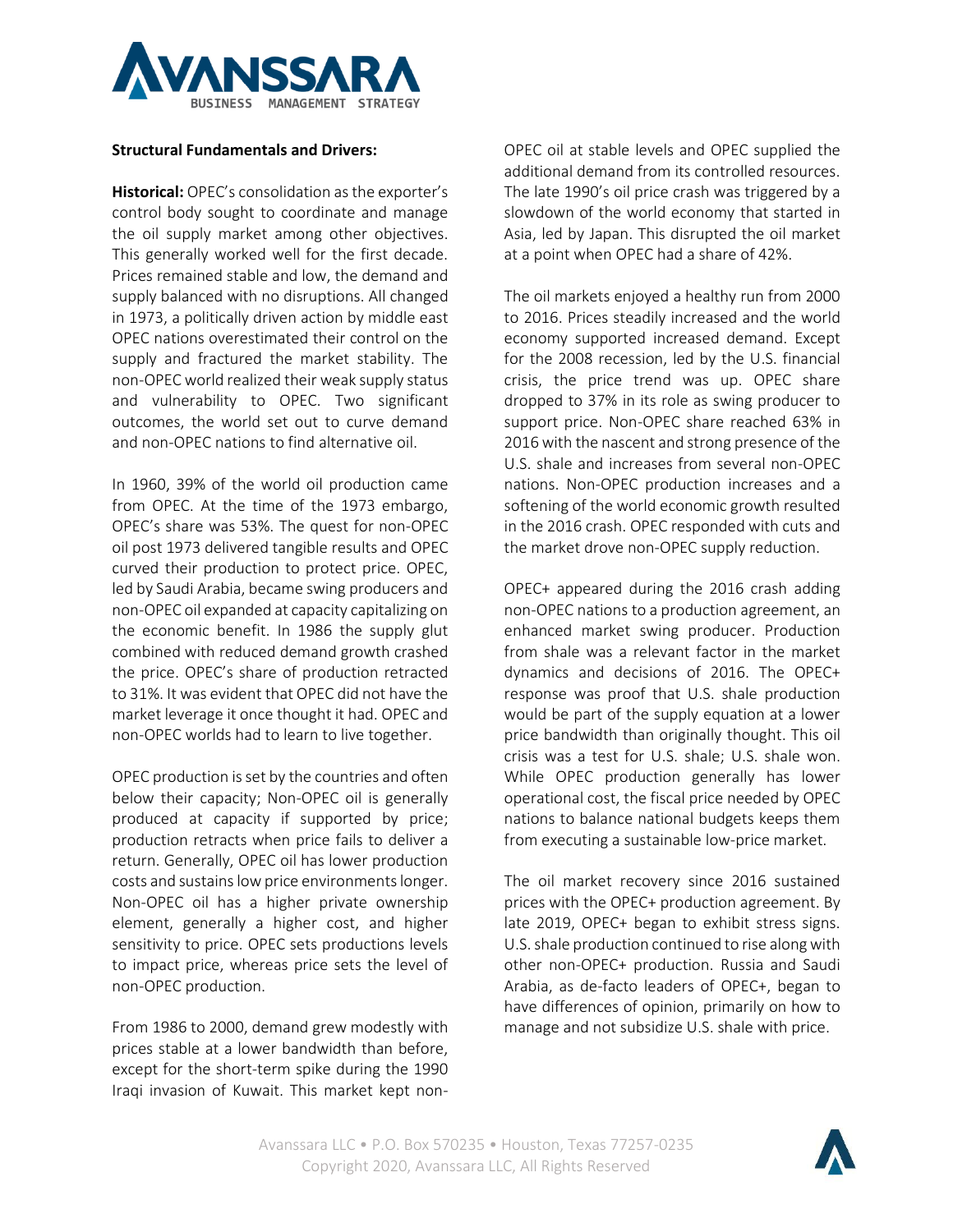

**Technical:** Technically and operationally OPEC members have ample reserves and the ability to dial up or down production with greater flexibility that non-OPEC nations. This operational flexibility is supported by a governance framework where NOCs (National Oil Companies) execute policies from governments and are not pressured by market driven shareholders. Ample reserves and highly productive fields adapt better to operational changes in production.

On the other side is non-OPEC production which generally produces at operational and economic capacity maximizing business returns. Non-OPEC production has reservoir challenges in more mature and marginal fields and are owned and managed mostly by private enterprises, including fields in partnership with NOCs or from licenses granted by government agencies. Private stakeholders pursue maximum returns and typically are absent from production agreements.

OPEC nations typically enjoy higher operational flexibility to increase or decrease production with less impact on the integrity of reservoirs. Additionally, they respond to decisions on production that come from a single authority acting on internal policy decisions and not only responding to market drivers.

Non-OPEC nations have fragmented and mostly private control on the production business. Their resources have larger technical challenges and are more sensitive to changes in output volumes. Non-OPEC production has higher impact potential from increases or reductions at will. As a relevant driver, non-OPEC production responds to market forces and demands from private business models where productivity is to be maximized to reach the highest financial result. Without a framework limiting private business output, non-OPEC oil will produce at capacity for a price point and react immediately to changes.

**Political:** Oil is part of the world's economic web with a relevant place in its supply chain. The perception of its role has evolved over time. In the 20<sup>th</sup> century we talked about "peak oil". Oil resources were deemed to be finite and reaching a peak would drive economic adjustments and increasing prices.

The sentiment has moved towards a carbon free world. Industry is delivering higher fuel efficiency, renewables, electric vehicle transportation and natural gas is virtually replacing oil liquids as fuel. On the supply side, increased oil reserves from shale oil plus improved technologies to process abundant heavy crude. These elements shifted discussions to "peak demand".

Given that the recovery factor for discovered oil averages 30% - 35% globally, one can make the case that the combination of technologies to improve recovery of oil in place, higher efficiency of the use of oil, plus advances in alternative fuels for transportation or energy allow scenarios where there will not be an end to oil supply but rather the end of its demand. Some oil will become stranded reserves.

Given these dynamics, some argue that price is managed in part to extend the life of oil liquids and delay the economic viability of alternatives. Balancing oil in the energy mix may have been a factor when defining strategy and policy within OPEC, however, the strategy has been shifting to "energy transition". "Transition" is an acceptance that the model is "peak demand" and the need for oil nations to develop alternate industry and economic models to reduce reliance on oil as the source of wealth and adopt transition economies.

The political elements to transition from oil in a "peak demand" model are different for countries that rely on oil revenue versus companies deriving economic benefits from oil.

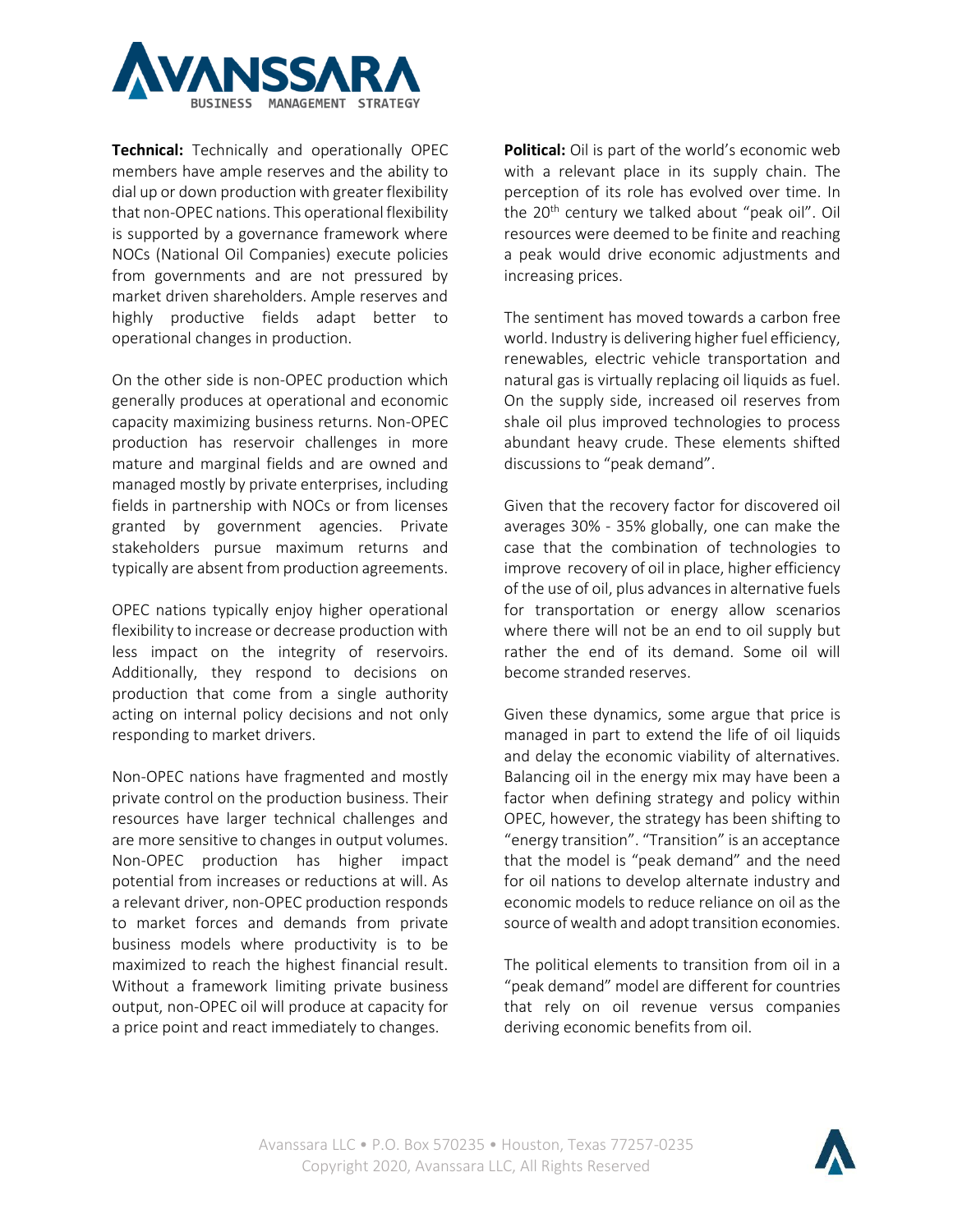

**Disruptor:** The 2016 oil price crisis consolidated the U.S. shale as a "here to stay" disruptor to the oil supply equation. For the last 15 years, oil from shale quietly and without much fanfare gained ground as a viable producer of hydrocarbons. In 2016, its size was a relevant and important driver of the oil price crash.

The growth of shale occurred hidden in plain sight and largely underestimated by most of the industry. Led my medium to small independents, its growth foundation occurred without the participation of the majors. Its volumes were not deemed as relevant for quite some time. Additionally, the cost of producing from shale was initially higher than conventional oil and not seen as a solid and relevant industry trend. By the time oil from shale started adding multimillion volumes in U.S. production and the export ban was lifted, U.S. shale had already grown to be a sizable industry and earned its place as a relevant player. By the end of 2019, oil from shale comprised close to 75% of the U.S. oil production with a volume close to Saudi Arabia's production.

Shale production returned to the U.S. the role of top global oil producer; a role lost decades ago. In addition, it provided a non-OPEC check point to balance production. The 2016 oil price crisis, led by shale oil on the supply side, and the recovery from it since, changed the industry.

Production from shale became the new disruptor to the supply equation. The crisis was expected to negatively impact production from shale as viewed by OPEC. Shale passed the test and won. The recovery was at a lower price range. Shale oil producers adapted to it and grew. Production from shale almost doubled during the recovery.

OPEC+ appeared; non-OPEC players agreed to participate in a production agreement to help stabilize and sustain prices. While not explicit in the OPEC+ agreement, the lower price band was expected to keep the growth of shale oil in check.

As mentioned before, shale overcame the challenge and won.

The OPEC+ market stress at the end of 2019 had valid concerns. From the supply side, the sustained oil price continued to fuel investments and production from shale. The U.S. was exceeding 12 million BOPD production and 75% was coming from unconventional resources. The sources of capital for shale plays were less since the 2016 crash and analysts argued that the shale industry was producing operating cash but not reaching financial breakeven points. Some predicted the industry would implode financially.

For some in OPEC+, balancing with further cuts would hurt OPEC+, protect price and if the shale industry faltered, the bet might have had a good outcome. For others in OPEC+, further cuts extended the subsidy of shale oil and was not seen as a viable option. The seeds of diverging points of view were evident at the end of 2019 and before COVID-19 attacked.

Shale oil as a disruptor has been a fact for over 5 years; however, a disruptor only from the U.S. Large prospects for unconventional oil lie outside the U.S., but none yet developed to a large scale. Given the success of the development of the U.S. resource, one must consider the possibility that some of these prospects outside the U.S. can be successfully developed. In that scenario the volume will add to the difficulties of balancing and controlling the supply side.

The supply side of oil liquids has fundamentals and drivers that are complex and intertwined between OPEC and non-OPEC producers. Until a few years ago, OPEC was still the agreed "hand on the joystick". Since 2016, OPEC+ changed the membership to production agreements. As we saw in April 2020, now we have "GLOPRO", global producers agreeing to cuts.

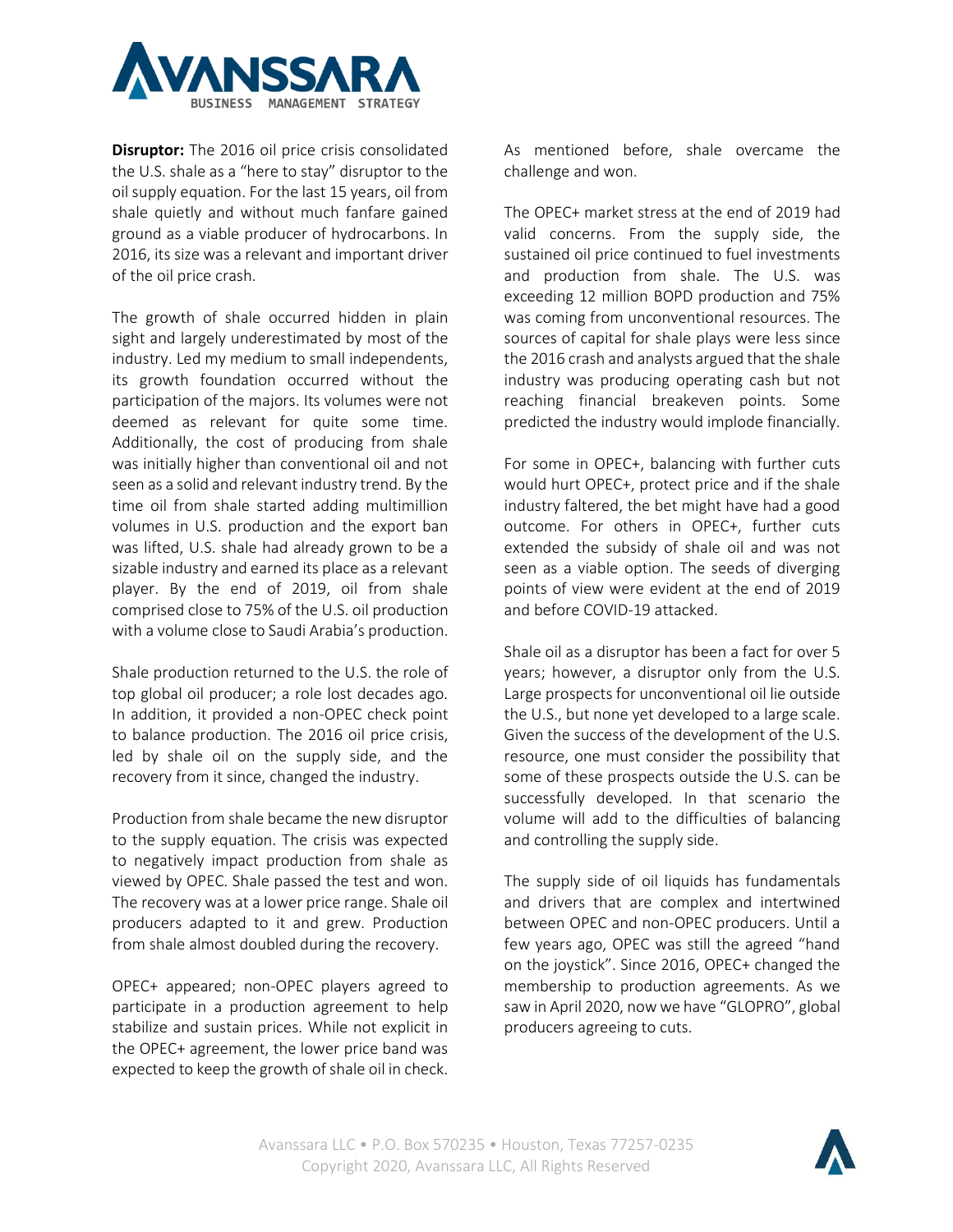

**Oil and the Energy Mix:** These reflections focus on oil as a major actor in several world crises, highlighted in the beginning of this article. At 31% participation of the world energy mix in 2018, one may ask: Why does oil trigger crises? Why do we talk more about the price of oil and less about the prices for other energy sources? Natural gas has an energy mix share at 24% and coal at 27% in 2018 and yet we do not talk about a gas or coal crisis. The other 18% comes from nuclear, hydro and renewables and are never referred to as a cause for a supply or demand concern. Why?

OPEC was created in 1960. Oil had 27% share on the global energy mix, rising to a peak of 45% at the time of the 1973 embargo and since then dropping to 37% at the turn of the century and to 31% by 2018. Coal at 38% in 1960, has been stable at 25-28% since 1973. Natural gas, starting at 11% in 1960, steadily increased its share to over 24% in 2018, mostly from coal and oil liquids. Electricity generation from oil was 24% in 1974 and is down to less than 2% today.

Oil has been the main source of transportation energy, land, sea, and air. Sixty-six percent of oil produced is used in transportation and of that 79% goes to road transportation. The incidence of oil in transportation and the logistics of supply and demand are important factors explaining the relevance of oil in day to day operating models.

Oil is a continuous interconnected pipeline from source to end user. A disruption in price, supply or demand impactsin a truly short term. Whether for land, sea or air, oil fuel is a common element not subject to short term substitution. The recent normal world oil production reached 100 million barrels per day with a global storage capacity close to 800 million barrels. Eight days of storage, steady production and consumption and no short-term alternatives for substitution is a formula for an extremely sensitive market that reacts sharply to changes in supply and demand.

The market interconnectivity of oil is the key to its sensitive reaction profile. For transportation, 85% of the fuel comes from oil liquids; any disruption in supply or price has an immediate impact. A less likely scenario of sharp change in demand will also have immediate impact. A sharp demand drop was not a scenario before COVID-19. A sharp increase expected with the COVID-19 recovery will also be an exception although not as sharp as the drop we experienced.

Coal and natural gas markets focus on electricity generation; their supply and demand profiles are different. Both have regional markets not globally interconnected from the supply side. Gas and coal producers and consumers have long-term contracts and maintain generally stable supplyconsumption curves. Both behave closer to food or industrial commodities where elasticity of supply and demand respond to markets without the sharp reactions seen in oil. Additionally, electricity generation has alternate sources to coal and natural gas. Electricity delivery is comingled in many markets creating dampers to supply, demand, and source changes. Electricity can also be routed from one market to another when regional demand or supply changes.

Some electricity markets have plants with dual fuel capability and change from a source to another based on market dynamics. This is most common in coal and gas generation plants.

Oil will continue to lose its share of the global energy mix but remain a dominant player in transportation. Until alternative energy sources are deployed widely in transportation, changes in oil supply, price and demand dynamics will have a large impact for the world.

Natural gas has the highest potential to increase its share in industrial transportation. Electricity has the same potential for human transportation. Disruptive electricity storage technology is the catalyst to increase range, versatility and speed up a shift to electricity-based transportation.

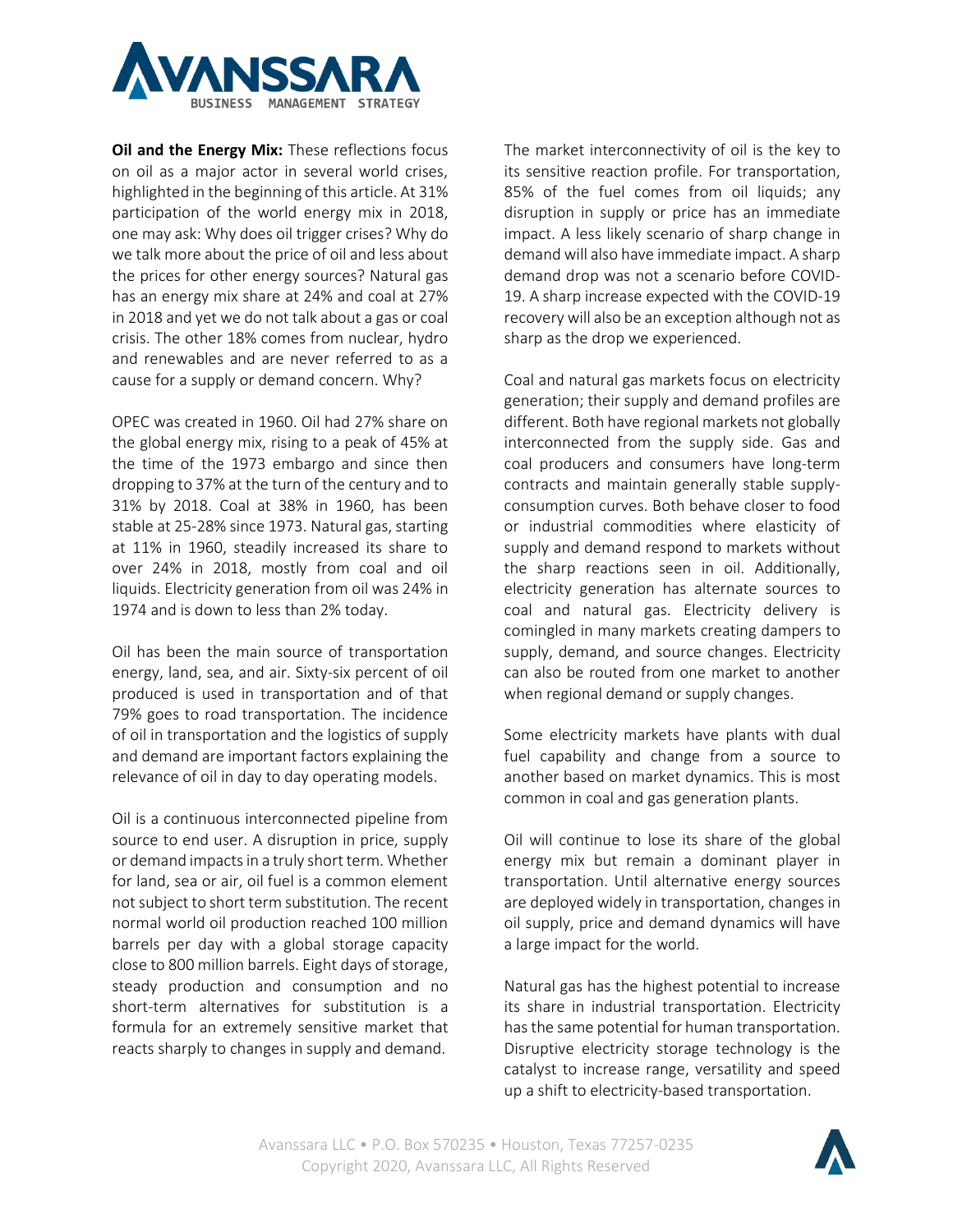

**Comparing and Contrasting 2016 to 2020:** The oil crises of 1973, 1986, 1998 and 2016 are different when analyzed in detail however, they share market forces elements and events that could have been modeled in scenario planning.

An embargo by the controllers of 50%+ of the supply. An oversupply after developing alternate oil sources protected from embargo and a reduced demand growth from higher efficiency. Expanded production meeting sluggish economy. New oil volumes meet an economic slowdown. These scenarios could have been part of business school case studies. All were predictable.

The 2020 crisis will go down in history as unexpected, unprecedented, and unpredictable. Contrasting 2016 to 2020 will help us understand what occurred and view potential outcomes.

In 2016 the world completed a long period of increased production and demand. Non-OPEC supply increased above OPEC's with disciplined production exporters supporting prices for all. A global economic slowdown and the concern of producers on increasing shale oil volume triggers the 2016 crisis. Prices dropped 60% before measures were taken to balance the markets.

2020 was different. 2019 ended with friction among OPEC+ producers. Since 2016, prices remained lower than those before the 2016 crisis but allowing stability among players. Shale oil volumes continued to grow at lower but stable prices. Available financing along with operational and technical innovation bet on shale producers being able to scale up and get to the other side of the investment hump to deliver positive cash flow and tangible profit. Inside OPEC+, producers had two views; in one, shale production would peak at lower prices and economics would set its limit. Others viewed sustained pricing as subsidy to shale oil and had no appetite to continue such approach. The friction was a fact, responses were not executed during the early part of 2020.

COVID-19 arrives in January 2020. By February the world starts to impose travel restrictions and the initial lockdowns. OPEC+ began to discuss alternatives with diverging opinions. Early March, Saudi Arabia proposed additional cuts to respond to COVID-19. Russia disagreed expressing lack of support for further subsidy for the shale industry. Saudi Arabia in an unprecedented move raised production by almost 3 million BOPD and at the same time offered a unilateral price discount to customers. The 2020 price war was on, pricing dropped by 50% on the Saudi move. To this point, while drastic and unprecedented, the actions and results were within potential scenarios of supply, demand, response, price, and outcome.

What followed was likely not anticipated by Saudi Arabia. As country lockdowns started and spread, air travel was curtailed, people around the world were urged to stay home and the demand drop, that started with China, took a global steep dive sending prices tumbling down. The world saw in 3 weeks a 20-30% drop in demand according to most analysts. The drop was sudden, firm and price tumbled 90% from pre-COVID 19 levels.

The world entered a new era, a new phase, an environment not seen before. It was commonly agreed that oil supply drove price and demand. It was the premise behind OPEC, behind historical production agreements and their breakups. This time it was different. Demand drove supply and price to the ground; the oil industry was upended by a global response to a global health threat.

An important aspect to view in perspective is that previous oil crises did not have the magnitude of what is being experienced in 2020. The main driver was not related to the economy or the operational supply and demand. An independent and external factor to traditional drivers appeared and proved to have general, global, and strong implications for humankind generating a response that impacted the entire world. For the same reasons, recovery will also be different.

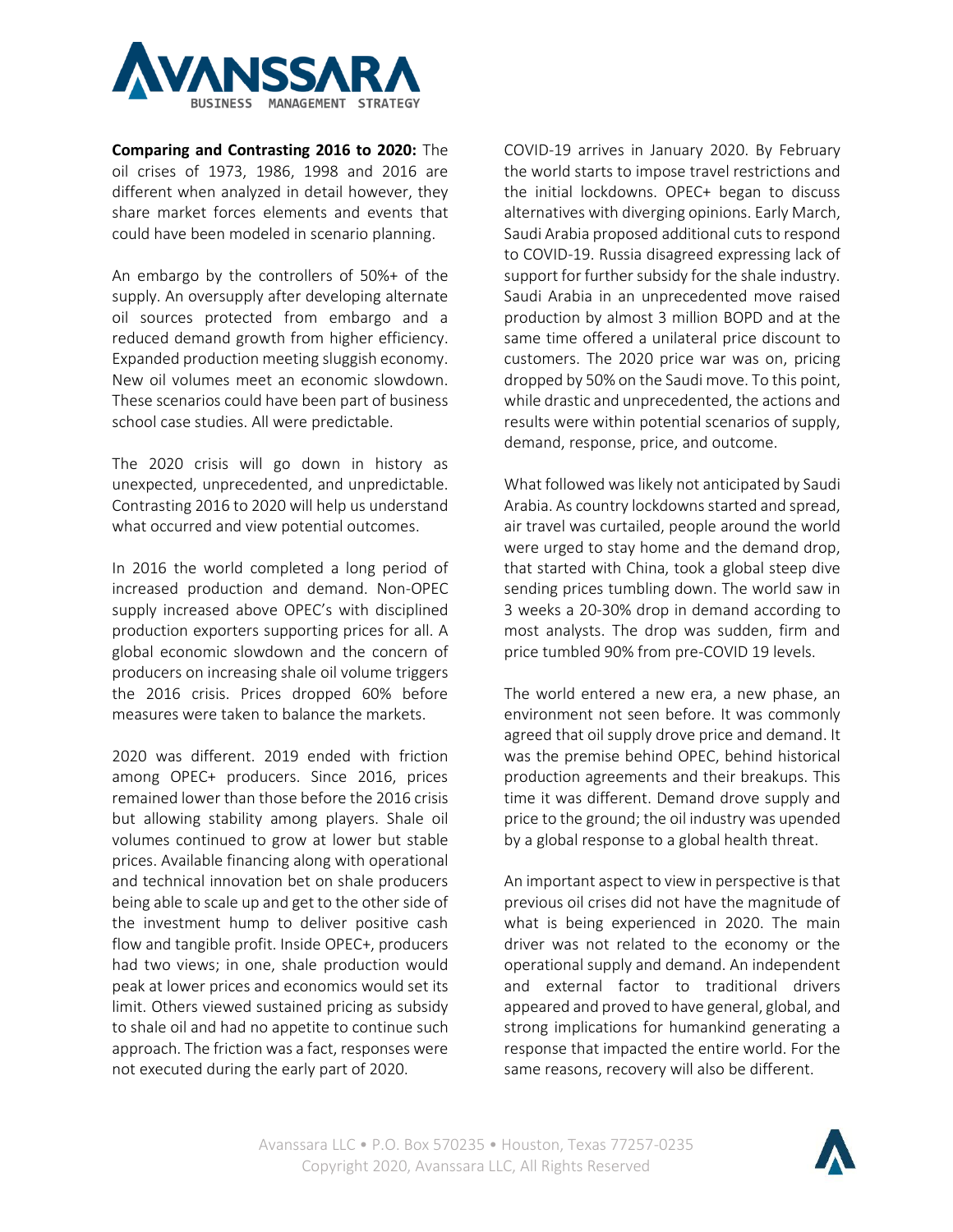

## **The responses in 2016 and 2020 were different:**

In 2016 the discussion focused on shale oil. Over the previous years, shale oil increased its output supported by stable pricing, available funds, and novel operational and technology innovations. There was a global over supply and a minor economic slowdown triggered the crisis. The trigger came when swing producers stopped providing the balance. As in previous crises, a production agreement by exporters gave way to a solution. This time an important element came into the picture, OPEC+ was created to include non-OPEC countries willing to adhere to the cuts. Led by Russia, the non-OPEC countries in OPEC+ had high NOC and government control and did not include Western Europe or North America. The agreement stabilized the market at a lower price band than pre-2016. The agreement had an underlying intent to curve the shale oil growth and became a test of the technical and operational resilience of the shale plays. As we have said, the shale plays passed the test and won. The evolution of production and prices from 2016 to 2019 was an outcome of the OPEC+ agreement, however, it can be argued that the doubling of the shale output was not intended; quite the opposite, lower prices post 2016 were to be a barrier to shale oil growth.

The 2016 crisis was the big test for shale. The play was new and its response to a shutdown and restart unknown. Breakeven prices in 2016 were higher, ability to improve cost unknown and untested. We recall varied opinions on what would happen to production in uncompleted wells or those being shut in. Pundits expressed varying degrees of concern; few showed no concern. Three years later, the shale plays proved to be more resilient than expected, costs were down from technology innovation and output doubled. Shale oil consolidated as a relevant balancing resource to OPEC's volume and proved its viability at the lower price band. Any notion of shale leaving the market was dissipated. Again, market forces survived another crisis.

As we navigate the 2020 crisis, we see a response with different elements to those of 2016 and before. For one, a 30% demand drop is massive, traditional responses no longer viable. This crisis impacted producers and consumers alike. A demand drop driver upended supply like never before. COVID-19 put all oil players on the same side of the table. It was less about us and them and more about all of us.

Before discussing the outcome, it is important to analyze the factors during the crisis. Several elements came to light that did not have prior experience. The interconnectivity of the oil value chain from reservoir to consumer is now well known. One hundred million barrels in production have nowhere to go if demand drops substantially. Storage is limited and with reduced demand, supply must stop. In the process, refineries stop taking deliveries when their products do not go to markets. Tankers remain offshore and pipelines must stop if refineries stop receiving. Excess oil fills ups surface storage quickly and the industry must find any available space to store production. Rail cars, underground reservoirs, unchartered vessels, all now priced assets to store oil. When storage fills up, oil fields must stop producing.

The industry and the markets were upended. Contractual trading resulted in negative oil price futures for the first time. Without storage availability and no customers, the price equation went where it had never been before.

On this new and disrupted environment, OPEC was not able to use its balancing power and the world came together on a global rescue plan. Strategically, the western world could not allow its oil industry to crash and burn on record low prices. Conversely, OPEC+ nations cannot survive long term at prices well below fiscal balancing thresholds. Therefore, joint OPEC+ in addition to natural and deliberate cuts by other non-OPEC nations, including North America, are delivering the first ever global production balancing act.

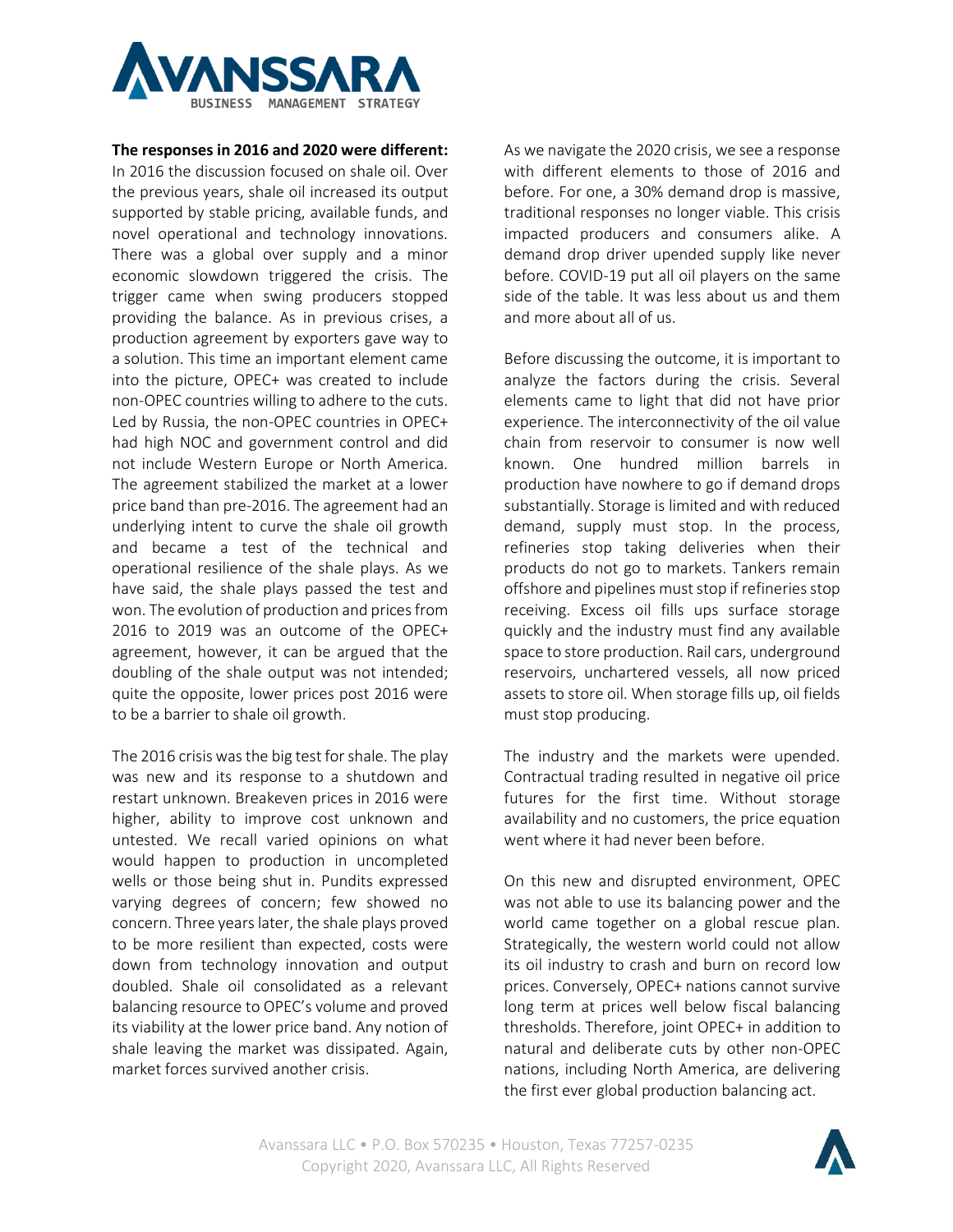

**The Oil Industry Going Forward:** Unprecedented as 2020 has been, the recovery is expected to be uncharted territory as well. COVID-19 impacted the world and every aspect of it. Such an impact allowed us to view many things with a different lens and our lives will forever be different for it.

We discovered how much we can work from home and away from our offices. We discovered we can work close without being together. Video communications for most was what we did sporadically for fun, for family and for friends. We now know how to work via video. We traveled many hours to meet a few hours, now we meet for a few hours without traveling many hours.

Office space is in question. COVID-19 forced us to learn "physical distancing"; such new rules will upend our current 30-40 ft<sup>2</sup> cubicles. Companies are realizing employees can work from home, all the time. Cubicle sizes may grow to adapt to new distancing rules, but less cubicles will be needed as more people work from home going forward.

Business travel may change dramatically. The last few months have all been about "Zoom" here, "Webex" there, "Skype" today, and "Webinar" tomorrow. In person trade shows went virtual in the short term. All of these elements translate to less air and land miles, less commuting, less hotels, less meals on the road, more interactions from our home or office base. Less oil burned.

For individuals and families, telemedicine is in full use using video communication options. Home delivery is replacing visits to supermarkets, malls, and pharmacies. We are communicating with family in group videos in a way we never did before. Trips for outside services are less. Less oil.

The planet took a breather. Some describe it as the world coming to a halt, resetting. Videos and pictures show blue skies instead of stained clouds. Wildlife is venturing into towns and cities under reduced human interference. Waters cleared; fish seen with less traffic.

What will recovery look like? Some of what we are experiencing, and learning will remain as part of the new normal. We do not know when COVID-19 will be controlled and until then, several measures will remain. We will distance, wear PPE, limit in person interactions, take precautions, use sanitizing products.

Some experiences will stay with us as a new and better way to live and interact. More work from home, less commuting, less need to travel, less need to move around town for services.

After the 1973 oil embargo, the world agreed we were "guzzling" fuel in cars, airplanes, trains, and boats. Innovation brought us more efficient engines, smaller cars, a curved demand. This time, we will likely not focus only on efficiency but rather on amount of use. We will likely do less commuting, less flying, less driving, and establish a new normal for demand of oil in transportation.

The glimpse of blue skies and thriving wildlife may strengthen sentiments for greener environments and further development of renewable energy for transportation. Less talk about "energy transition whenever it happens" and more about how to accelerate it to change the energy mix.

The demand during and upon the recovery may be a new normal. If all or some of the changes in business and personal behavior stay with us, demand might not recover to the levels of January 2020. The first signs of a change are in the news. Some airplane orders are being cancelled; some companies are signaling jobs that will work from home "from now on".

The new oil demand normal will likely be lower than in January. How that new normal will be managed and how will the supply be distributed is not yet known. A production agreement is in place; however, it was agreed in the middle of an unprecedented crisis. We can expect further discussion before we can count on it being firm.